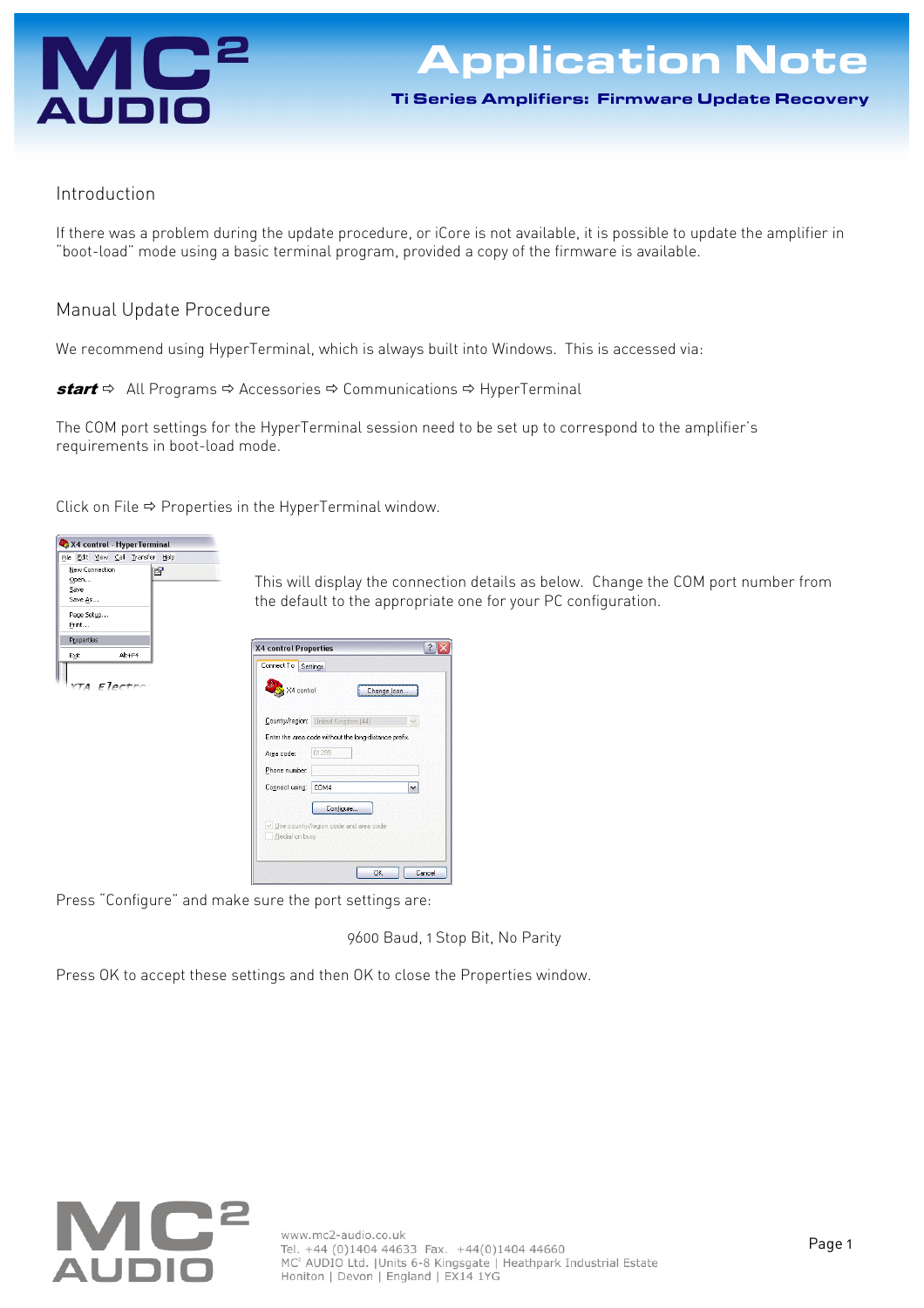It should now be possible to connect to the amplifier to begin the boot-load procedure.

## ONLY ONE AMPLIFIER/BREAOUT BOX MAY BE UPDATED AT A TIME — TURN OFF ALL OTHER CONNECTED UNITS DURING THE UPDATE PROCEDURE!

To force the amplifier into boot-load mode, press the Identify button on the rear panel and hold it in whilst turning the amplifier on. The LIM LEDs will both illuminate and the COMMS LED will be RED. A message should appear in the HyperTerminal window:

| X4 control - HyperTerminal                                               |  |  |  | $\Box$ e $\times$ |
|--------------------------------------------------------------------------|--|--|--|-------------------|
| File Edit View Call Transfer Help                                        |  |  |  |                   |
| <b>De e 3 Db 6</b>                                                       |  |  |  | ۸                 |
| !!ABOUT TO ERASE FLASH!!<br>Press Y to start,<br>any other key to abort: |  |  |  |                   |
| Load HEX File                                                            |  |  |  |                   |
|                                                                          |  |  |  |                   |
|                                                                          |  |  |  |                   |
|                                                                          |  |  |  |                   |
|                                                                          |  |  |  |                   |
|                                                                          |  |  |  |                   |
|                                                                          |  |  |  |                   |
|                                                                          |  |  |  | ≣                 |
|                                                                          |  |  |  |                   |
|                                                                          |  |  |  |                   |
|                                                                          |  |  |  |                   |
| ∢<br>Ш                                                                   |  |  |  | $\rightarrow$     |
|                                                                          |  |  |  |                   |

Pressing "Y" on the keyboard will then erase the current firmware and prompt for a new version to be loaded.

If you want to cancel this before the erase procedure, just press any another key or turn the amplifier off.

Otherwise, press "Y" — the COMMS LED will turn green and the message will be updated with "Load HEX file…" as shown here.

|                                                              | X4 control - HyperTerminal                                  | $   $ $  $ $\times$ |
|--------------------------------------------------------------|-------------------------------------------------------------|---------------------|
| File Edit View Call                                          | Transfer Help                                               |                     |
| $\Box$ $\cong$ $\parallel$ $\otimes$ $\parallel$ $\parallel$ | Send File<br>Receive File<br>Capture Text<br>Send Text File |                     |
| !!ABOUT 1<br>Press Y i                                       | <b>ASH!!</b><br>Capture to Printer                          |                     |
|                                                              | any other key to abort:                                     |                     |
|                                                              |                                                             |                     |
| Load HEX File                                                |                                                             |                     |
|                                                              |                                                             |                     |
|                                                              |                                                             |                     |
|                                                              |                                                             |                     |
|                                                              |                                                             |                     |
|                                                              |                                                             |                     |
|                                                              |                                                             |                     |
|                                                              |                                                             |                     |
|                                                              |                                                             |                     |
|                                                              |                                                             |                     |
|                                                              |                                                             |                     |
|                                                              |                                                             |                     |
|                                                              |                                                             |                     |
|                                                              |                                                             |                     |
|                                                              |                                                             |                     |
|                                                              |                                                             |                     |

| <b>Send Text File</b>   |                                 |                   |                          |        | $\left  \cdot \right $ |
|-------------------------|---------------------------------|-------------------|--------------------------|--------|------------------------|
|                         | Look in: $\boxed{\bigcirc}$ src |                   | $\overline{\phantom{a}}$ | ← 白び囲~ |                        |
| My Recent<br>Documents  | conv<br>TiAmpV1p25.hex          |                   |                          |        |                        |
| Desktop<br>My Documents |                                 |                   |                          |        |                        |
| My Computer             |                                 |                   |                          |        |                        |
| My Network              | File name:                      | TiAmpV1p25.hex    |                          |        | Open                   |
| Places                  | Files of type:                  | Text file (".TXT) |                          | ▼      | Cancel                 |

From the menu, select Transfer  $\Rightarrow$  Send Text File and point the program to the location of the amplifier firmware file. The file type by default on the file select window is "txt" — change this to "hex" to ensure the firmware can be located.

## **AUDIO**

WWW.mc2-audio.co.uk<br>Tel. +44 (0)1404 44633 Fax. +44(0)1404 44660<br>MC<sup>2</sup> AUDIO Ltd. |Units 6-8 Kingsgate | Heathpark Industrial Estate Honiton | Devon | England | EX14 1YG